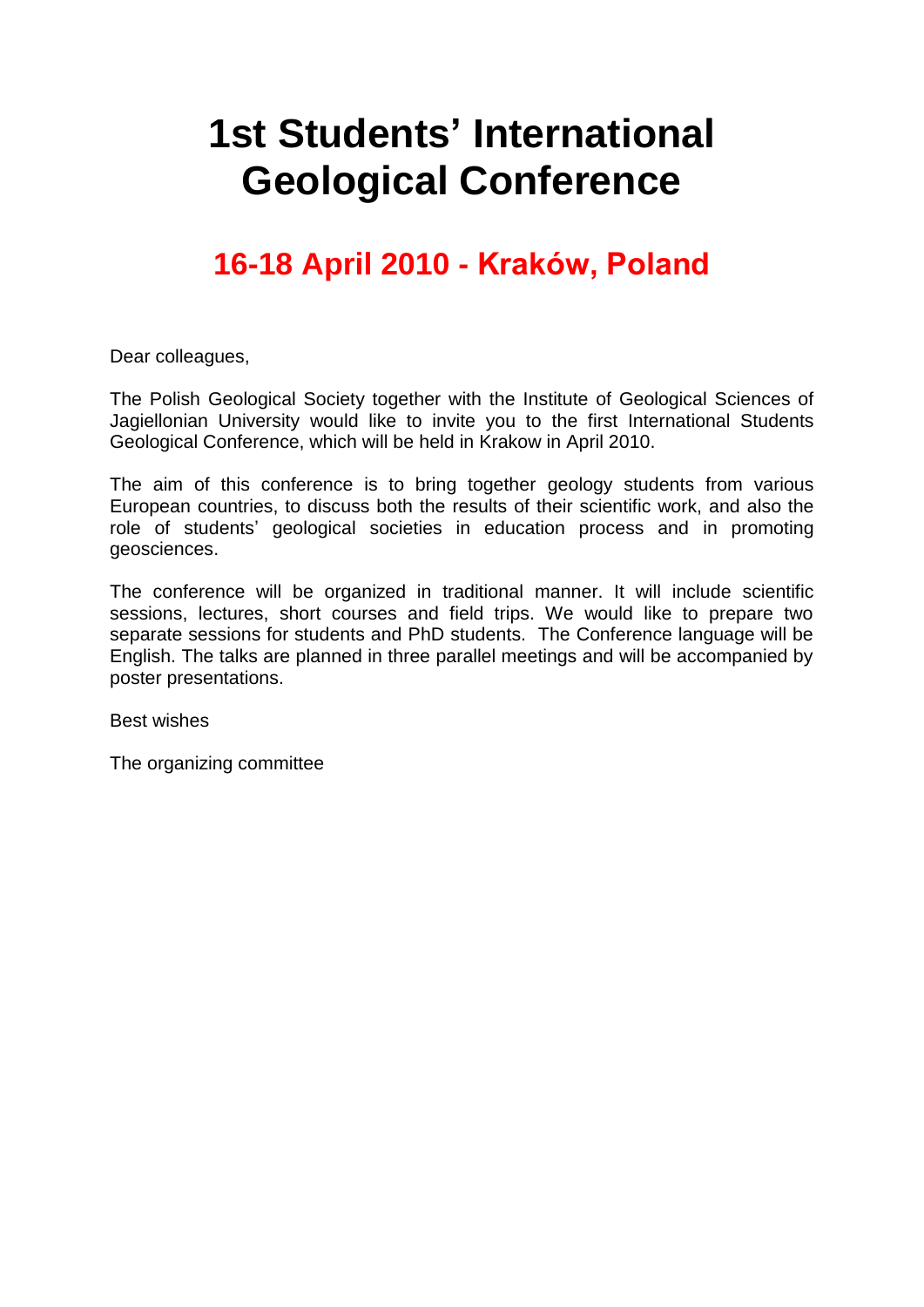# **Organizing committee:**

Artur Kuligiewicz Natalia Wasielka Karol Jewuła Karolina Gadowska Agata Jurkowska Klaudiusz Salamon Alicja Grabowska Marcin Stano Katarzyna Sobczak Marta Palej Ewa Niesiołowska Łukasz Malinowski

#### **Scientific committee:**

Professor Adam Gasiński, Jagiellonian University, President of Polish Geological **Society** 

Professor Joachim Szulc, Jagiellonian University, Head of Institute of Geological Sciences

Professor Zbigniew Sawłowicz, Jagiellonian University, Institute of Geological **Sciences** 

Assoc. Professor Stanisław Leszczyński, Jagiellonian University, Institute of Geological Sciences

Professor Alfred Uchman, Jagiellonian University, Institute of Geological Sciences Assoc. Professor Marek Michalik, Jagiellonian University, Institute of Geological **Sciences** 

Professor Ireneusz Walaszczyk, Warsaw University, Historical and Regional Geology **Section** 

Dr Mariusz Rospondek, Jagiellonian University, Institute of Geological Sciences

#### **Scientific meetings**

- Mineralogy, petrology and geochemistry
- Sedymentology and structural geology
- Paleontology

#### **Participants**

Students and PhD students of geology and related studies are entitled to take part in the conference. We also sincerely invite research workers and other people interested in the topic.

## **Provisional program**

- 16 April registration and ice-breaker party
- 17 April scientific sessions, lectures , short courses
- 18 April field trips, short courses

Official language of the symposium: **English**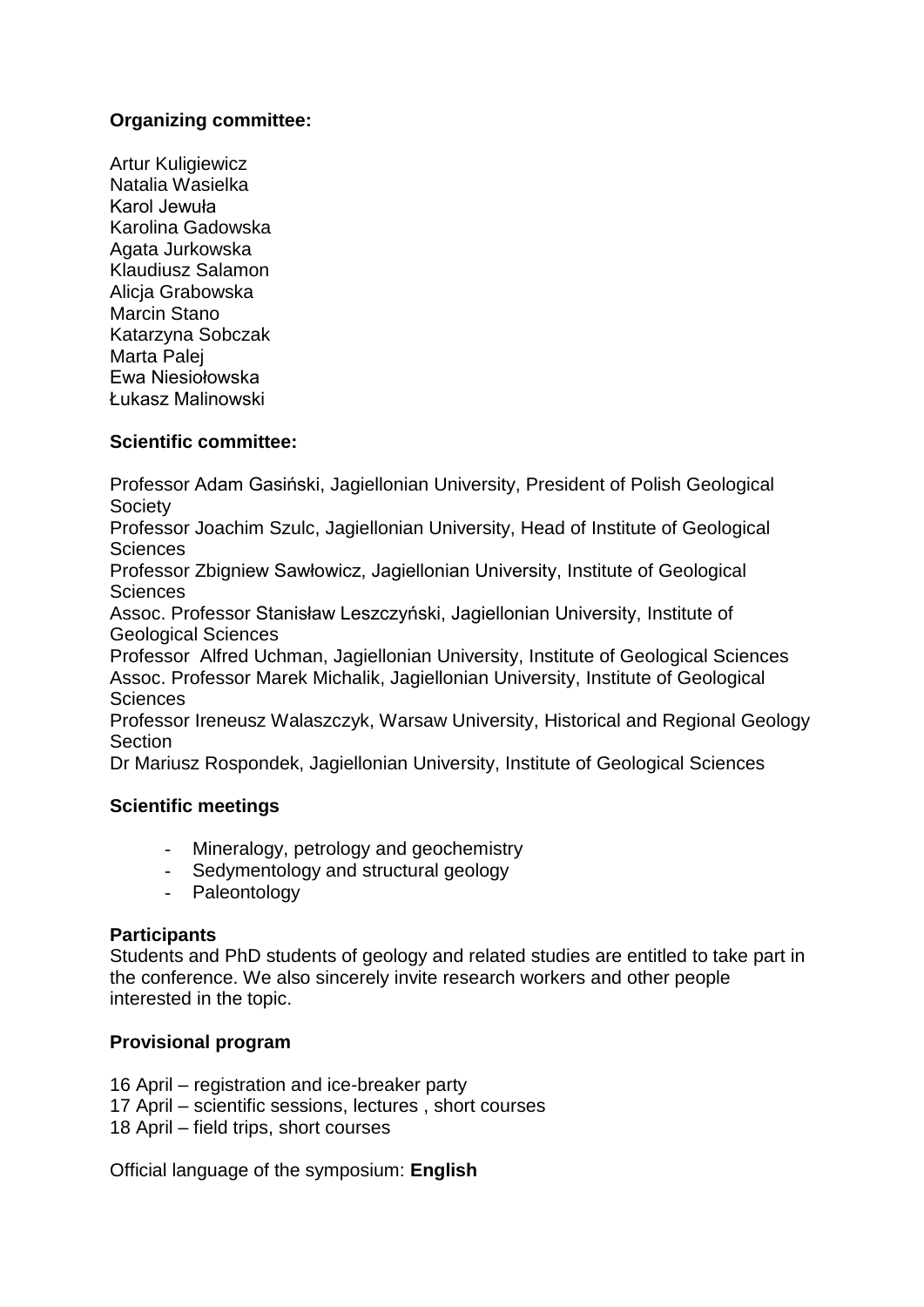#### **Oral presentations**

The oral presentations are restricted to a total of maximum 20 minutes (15 minutes + 5 minutes discussions). Overhead projectors, slide projectors and videoprojectors, as well as computers will be available in each room.

#### **Posters**

Posters should be no more than 75 cm wide 110 cm high (portrait orientation). Materials for fixing the posters will be available in the poster area.

#### **Conference volume**

The conference abstracts will be published in Jagiellonian University. The contributions will be peer-reviewed by the Scientific Committee and the conveners.

The abstract should fit into 1 or 2 printed pages. Please follow the abstract template which is provided on the conference website. The abstract submission should be accompanied by a PDF file version. The abstracts should be sent to the following mail address: [geological.congress@gmail.com.](mailto:geological.congress@gmail.com)

#### **Field trips**

The post conference excursions concentrate on

- Upper Triassic sediments of Upper Silesia region (dinosaurs, paleoenvironments, stratigraphy),
- Jurassic marine sedimentation of Krakow area,
- Permian volcanic activity of Krakow area,
- Evolution of Tethys in Carpathian region (Inner and Outer Carpathian),
- Problems of Paleozoic evolution of Holly Cross Mountains

We will prepare more excursions soon.

#### **Deadlines**

Deadline for submission of abstracts: **5 February 2010** Notifying of acceptance of abstracts: **26 February 2010** Deadline for payment of the field trip and registration fees: **15 February 2010** Second circular and provisional program: **10 December 2009**

#### **Registration and fees**

Standard registration – includes scientific session, abstracts, accommodation, full social program Minimal registration – only scientific session and abstracts

Field trip – transport, field trip guide, social program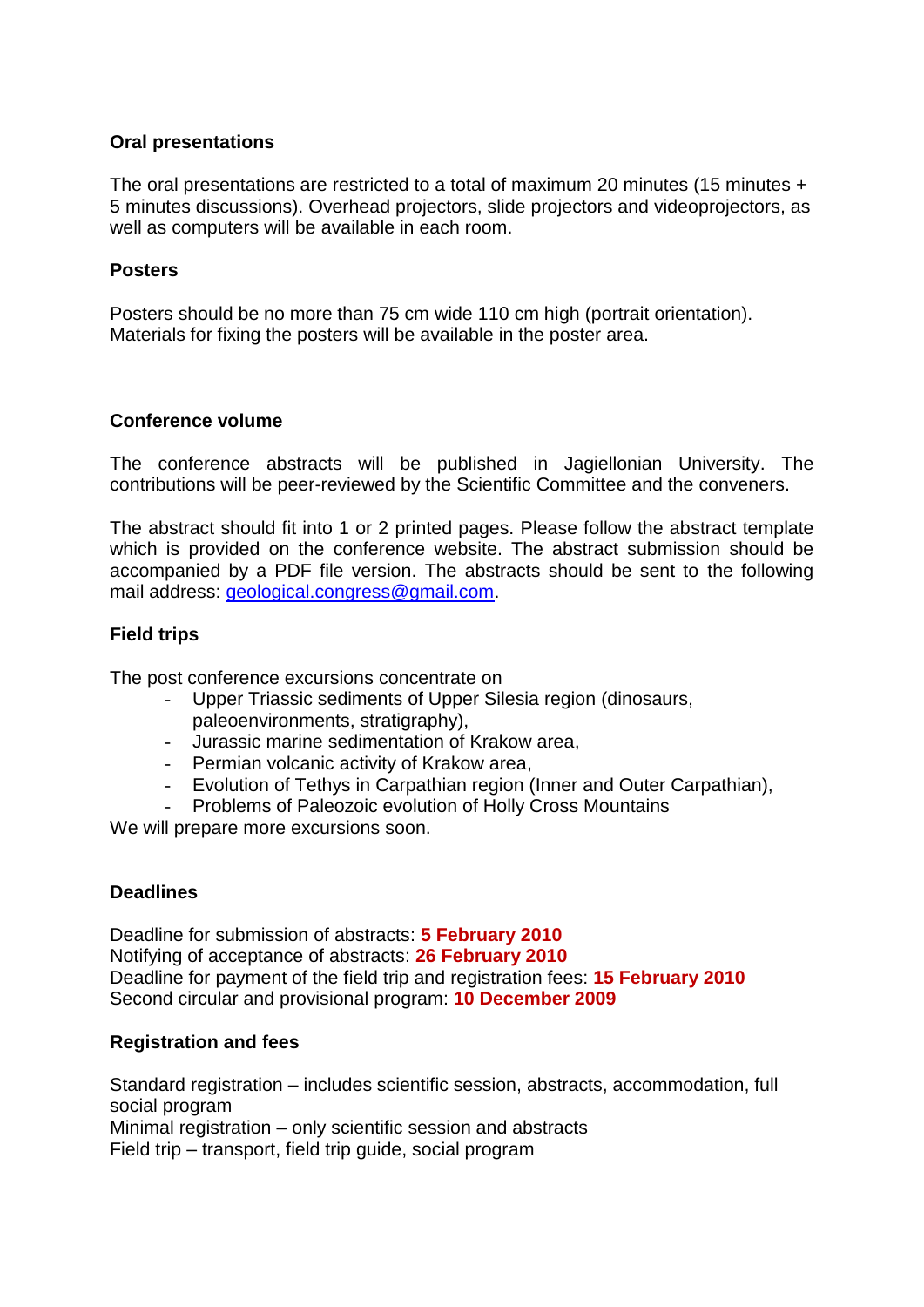## **Payment**

The payment, in Euros, should be made by bank transfer, to the accounts which will be provided soon.

#### **Venue and facilities**

The 1<sup>st</sup> International Students Geological Conference will take place in the centre of Kraków, at Jagiellonian University Library Building. A computer room with internet access will be available in the symposium area. Wireless internet access will also be available at the university. More details soon…

#### **Accommodation**

There will be various standards of accommodation available. The cheapest will be in PTSM and in student's accommodation block Żaczek. For those requiring more sophisticated facilities, hotel accommodation will also be available.

#### **Insurance**

All participants are kindly requested to have a valid health insurance on the territory of Poland during our conference.

#### **Travel information**

Kraków can be reached from most of European capitals by plane, and by train. It can be also reached by plain to Warszawa and then by train to Kraków.

#### **About the city**

Kraków – the former capital city and one of the largest and [oldest cities](http://en.wikipedia.org/wiki/List_of_cities_by_time_of_continuous_habitation) in [Poland](http://en.wikipedia.org/wiki/Poland) is a very popular [tourist destination.](http://en.wikipedia.org/wiki/Tourist_destination) [Its historic centre](http://en.wikipedia.org/wiki/Krak%C3%B3w_-_Stare_Miasto) is included in the list of [World](http://en.wikipedia.org/wiki/World_Heritage_Site)  [Heritage Sites.](http://en.wikipedia.org/wiki/World_Heritage_Site) Kraków is situated on the [Vistula](http://en.wikipedia.org/wiki/Vistula_River) river in the [Lesser Poland](http://en.wikipedia.org/wiki/Lesser_Poland) region. Kraków has traditionally been one of the leading centres of Polish academic, cultural and artistic life, and is one of Poland's most important economic centres. Krakow is acclaimed for its many precious architectural monuments and its unique friendly atmosphere.

We hope you will enjoy your stay in Kraków.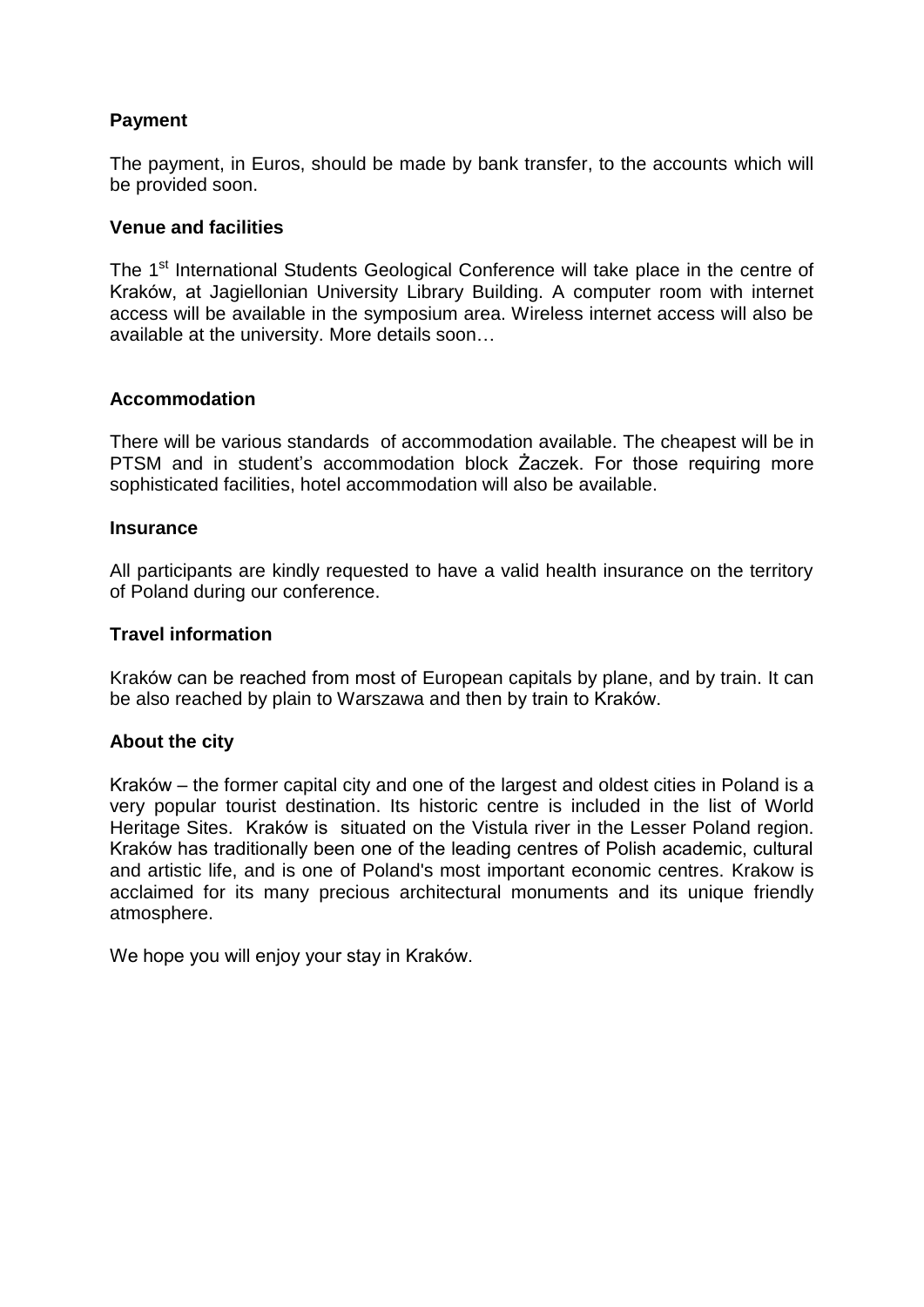